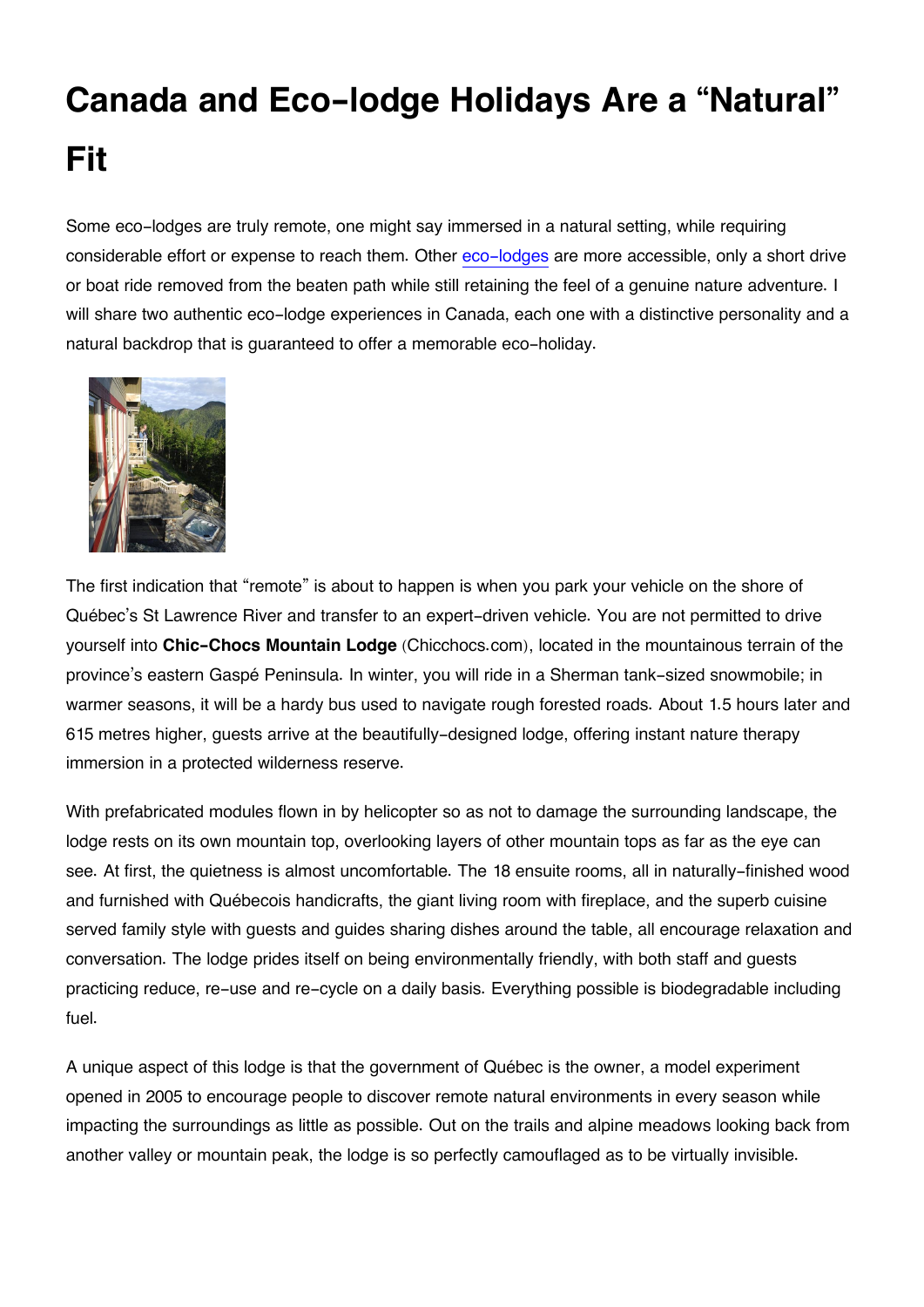

In winter, guests come for the snowy peaks and valleys, but there is no need to bring your bulky clothing and outdoor equipment with you. The lodge's multi-purpose room provides warm clothing in a range of sizes and everything required for cross-country skiing and snowshoeing on well-marked trails and hillsides. In the warmer months, hiking, animal and bird spotting, lake kayaking and fishing or swimming under a towering waterfall offer pleasant excuses to be outdoors. All is part of your eco-lodge stay, including naturalist guide services and walkie-talkie sets for those who wish to set off on their own for a few hours.

No matter what the season, wildlife encounters abound. Woodland caribou, moose and deer are the most common large animals with the occasional black bear, especially in berry season. The natural habitat of the Chic-Chocs Mountains makes it a real haven for all these large animals. Expect to meet a moose or two while out hiking because there are nearly five per square kilometer!

On Vancouver Island, 4,000 kilometres west and accessible by car is **Strathcona Park Lodge**, (Strathcona.bc.ca), both a lifelong learning nature centre and a relaxing nature retreat. Conceived 52 years ago by high school teachers, Jim and Myrna Boulding, as an outdoor education and environmental learning opportunity for school children and tourists of all ages, their vision has now become a model for similar facilities around the world. The lodge is still family-owned, with son Jamie and his wife Christine successfully expanding this nature-as-classroom experience and welcoming individuals, families and groups to the lake on which the lodge is situated. Deliberately rustic and spread out across the heavilywooded property, the accommodation consists of multi-room cabins suitable for families or groups of friends, and larger naturally-weathered structures with bedrooms and private balconies to absorb the splendid tranquility of the lake and snow-capped mountains beyond.

Guests are encouraged to choose from a daily menu of adventures, such as making native bread (bannock) over a beach campfire, canoeing, sailing or kayaking, orienteering and hiking with an educational guide to learn about the plants, animals and geology of the area. Three favorites during my stay were a two-hour educational walk among some of the tallest trees in the world, a tranquil guided kayak trip to the end of the lake, and a visit to a series of dazzling waterfalls bordering the lodge just inside Strathcona Provincial Park, the oldest provincial park in British Columbia.